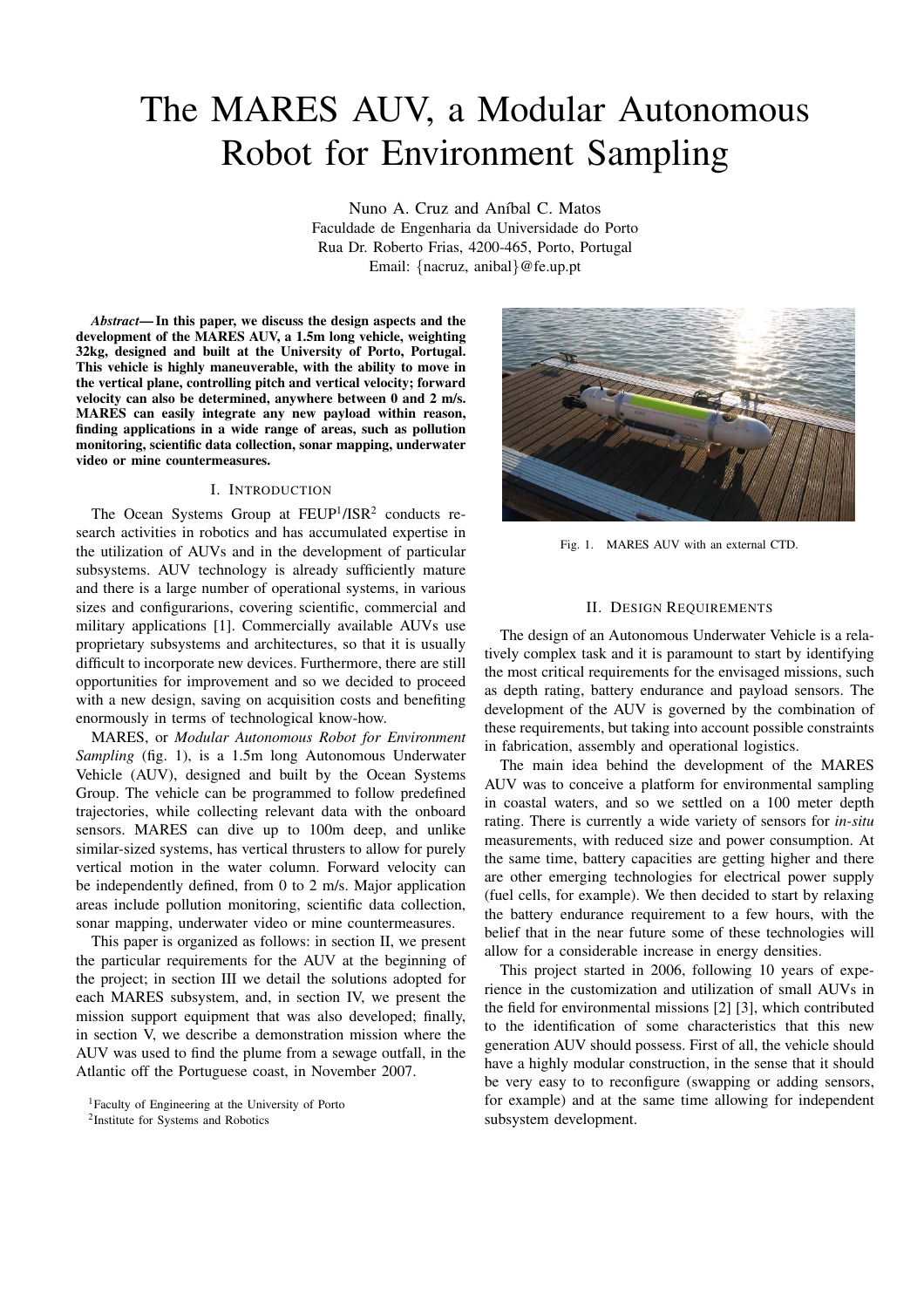Naturally, cost is always an important factor, and we were interested not only in diminishing development costs, but also in minimizing maintenance and operational costs. This reduction can be achieved by a modular approach in the overall design and also by the reduction in the size and weight of the vehicle and the necessary mission support equipment.

Mission performance was also considered, and this resulted in the requirement of creating a large library of elementary maneuvers, a simple mission programming and a user friendly interfacing with the vehicle and with all mission support equipment.

Finally, but surely not the least important, overall system safety should be ensured. This includes vehicle tracking capability during the missions, as well as tracking and recovery procedures at the end.

# III. THE MARES AUV SYSTEM

MARES configuration can change significantly according to the application scenario, so that it is difficult to define what is a *standard* configuration. In table I we summarize the main characteristics of the AUV version that was demonstrated at sea in November 2007, as can be seen in this papers' photos and diagrams.

TABLE I MARES MAIN CHARACTERISTICS

| Length              | $1.5 \text{ m}$                      |
|---------------------|--------------------------------------|
| Diameter            | $20 \text{ cm}$                      |
| Weight in air       | $32$ kg                              |
| Depth rating        | $100 \text{ m}$                      |
| Propulsion          | 2 horizontal $+2$ vertical thrusters |
| Horizontal velocity | $0-2$ m/s, variable                  |
| Energy              | Li-Ion batteries, 600 Wh             |
| Autonomy/Range      | about 10 hrs $/$ 40 km               |

### *A. Mechanical*

All mechanical parts were designed using Solidworks $^{\circledR}$ CAD software (Fig. 2) and machined from polyacetal in a local machine shop, with small parts in aluminium and stainless steel. Polyacetal is a high performance polymer, with a high degree of rigidity and mechanical strength that makes it an excellent weight-saving metal replacement. It is completely corrosion proof and it is readily available in a wide range of sizes of tubes and rods, at reasonable prices.

The vehicle hull evolves around a central watertight cylinder, where all electronic boards are installed, with the battery packs located at the bottom to lower the center of mass. To simplify the design, this is the only watertight enclosure and therefore all other equipment has to be waterproof. The other polyacetal sections are designed to carry wet sensors and thrusters and they are fully interchangeable. This allows for very easy sensor swapping and/or repositioning, or even to test different configurations of thrusters. The main cylinder has 9 holes in each end cap, to accommodate standard bulkhead

connectors and at the moment there are still several unused, sealed with dummy plugs.

In order to minimize the power required to change depth, the vehicle weight in water should be zero. In practice, however, it is usually kept slightly negative for safety reasons. Whenever necessary, syntactic foam is machined and inserted in wet compartments to compensate for any new board or device that is installed.



Fig. 2. MARES Solidworks<sup>®</sup> model.

The overall vehicle shape resembles that of a torpedo, with ellipsoids both at the nose cone and at the tail. This configuration is very simple to construct and allows for the vehicle length to be easily extended, as compared to other hull shapes without constant cross-sections. The central cylinder provides most of the vehicle flotation and it is also possible to increase its length, for example if more batteries are needed.

Typical small-size AUVs use vertical and horizontal fins to adjust heading and pitch, but this requires a minimum forward velocity for the control surfaces to be effective [4][5]. On MARES, four independent COTS thrusters provide attitude control both in the horizontal and in the vertical plane. Two horizontal thrusters located at the tail control both forward velocity and rotation in the horizontal plane, while another set of thrusters, in the vertical direction, control vertical velocity and pitch angle. This arrangement permits operations in very confined areas, with virtually independent horizontal and vertical motion at velocities starting at 0 m/s. This is one of MARES innovations, as it cannot be seen in any AUV of similar size and weight. Furthermore, the modularity of the system allows the integration of other thrusters, for example to provide full control of the lateral motion.

It should be stressed that fins are usually more efficient for diving than thrusters, but with simple fins it is not possible to control pitch angle independently of depth. In mission scenarios where bottom tracking is important, such as sonar or video acquisition, a fin controlled AUV will pitch up and down to follow the terrain, affecting data quality. On the contrary, MARES AUV can control **both** pitch angle and depth independently, being able to maintain data quality even if the terrain has significant slopes.

Another advantage of using thrusters is that all moving parts can be fully shrouded and there are no fins protruding from the hull, which minimizes the risk of mechanical failure. In the end, we deliberately traded some of the efficiency with increased maneuverability and robustness.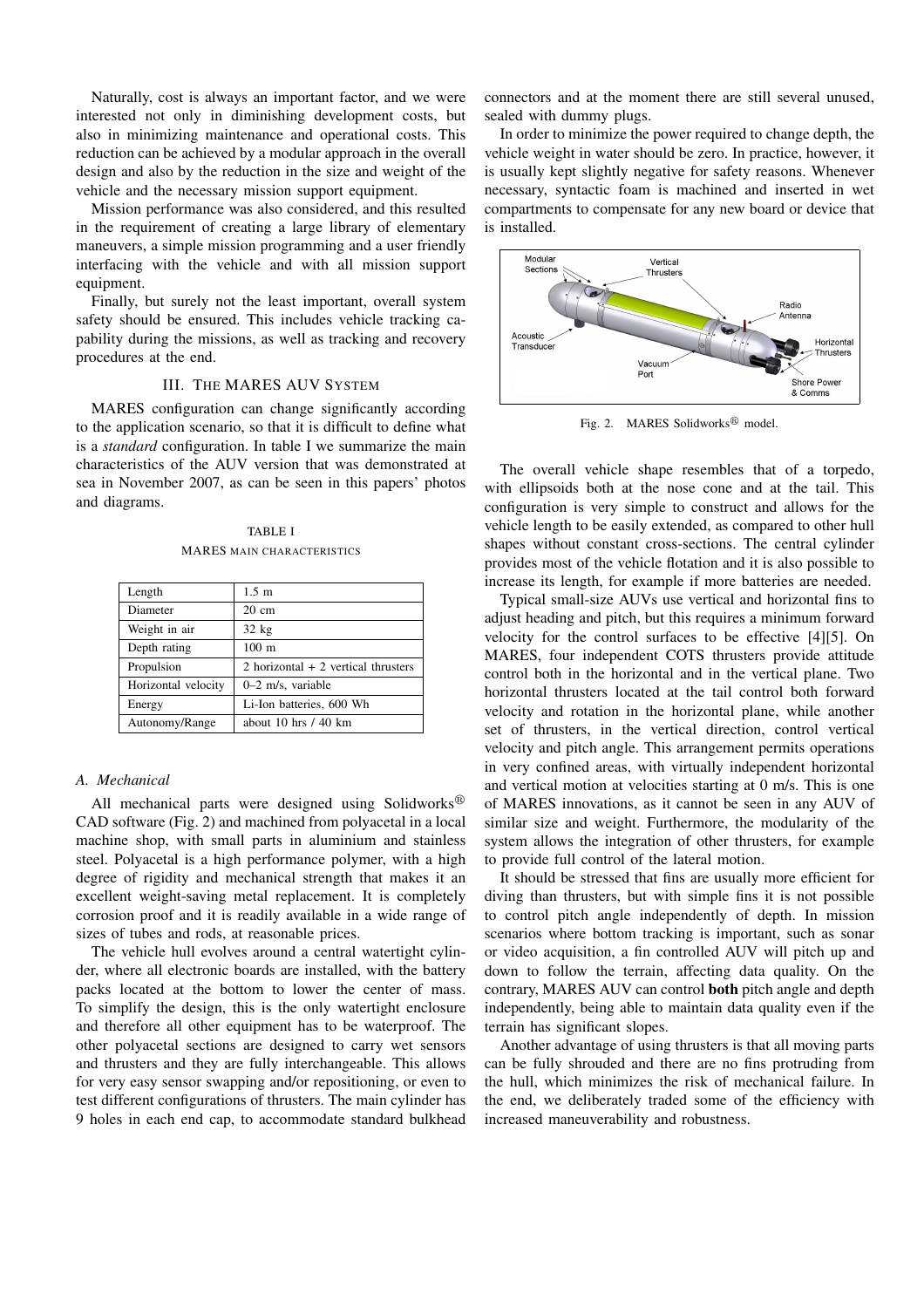# *B. Power and energy*

Most of the power required by an AUV is spent in propulsion, with only a small amount permanently needed for onboard electronics. In MARES, all energy is stored in rechargeable Li-Ion battery packs, currently with a total amount of 600 Wh, at 14.4 V. Battery power is directly available to the motor controllers and, through a set of voltage converters, to the rest of the onboard electronics.

Battery endurance greatly depends on vehicle velocity, both in the horizontal and in the vertical plane. For typical *horizontal missions*, with relatively slow changes in depth, there is sufficient energy for about 8-10 hours of continuous operation (around 20-25 miles or 40 km). These are relatively modest numbers, but they seem to be sufficient for the great majority of envisaged missions. In any case, there is still some available volume for a few more battery packs. It should be stressed that these numbers refer to standard horizontal motion and it is also necessary to account for any significant vertical motion. For example, the vehicle can hover almost motionless in the water column, at a specific depth, but still requiring some small amount of power to provide depth corrections. In this case, the total endurance will be longer in time but relative to a shorter horizontal range.

#### *C. Computational system and onboard software*

The onboard computational system is based on a PC104 stack (Fig. 3), with a power supply board, a main processor board, and additional boards to interface with peripherals, such as health monitoring systems, actuation devices, and navigation and payload sensors. A flash disk is used to store both the onboard software and also the data collected during operations.



Fig. 3. PC104 stack in the internal frame.

The onboard software was developed in C++, runs on a Linux kernel and is composed by a set of independent processes. In this way, not only the system modularity and robustness are increased but also its debugging and recovery from unexpected events is much simpler. The communication between the modules relies on the exchange of messages, using the User Datagram Protocol. This allows connectionless data exchanges, with reduced processing overhead, as required in this kind of applications.

The interface with the hardware is managed by dedicated processes that provide an abstraction layer (Fig. 4). The main process estimates the vehicle state in real time and executes the mission plan, which is essentially a list of predefined maneuvers. A black box data logging system registers all data related to the vehicle motion on the flash disk. This system can also be used to register payload data, if necessary.



Fig. 4. Major onboard software modules.

A supervision module continuously monitors the behavior of the vehicle and aborts the autonomous operation if safety margins are exceeded or unexpected events occur. This module also establishes a communication link with the mission control station when the vehicle is at the surface.

Payload sensors and systems are typically controlled by dedicated modules. In general, these modules interact with the supervision module, for configuration and communication with the control station, and also with the data logger.

#### *D. Navigation and control*

To estimate its position in real time, the vehicle carries a pressure sensor, a digital compass with a set of tilt sensors, and an acoustic system for long baseline (LBL) positioning [6]. This acoustic system is a second generation of multi frequency Rx/Tx boards, developed by the Ocean Systems Group, following some excellent results with previous versions [7]. Vehicle depth is directly given by the pressure sensor and horizontal position is estimated by a Kalman filter that fuses dead reckoning with LBL data [2]. This navigation package assures real time accuracies of about 1 cm in the vertical plane and below 1 m horizontally. Furthermore, all navigation data used by the vehicle is stored in the flash disk and is processed at the end of each mission by a smoothing algorithm to improve the accuracy of the vehicle positioning [8].

The AUV control system is organized into four basic and independent controllers: velocity, heading, pitch and depth. The outputs of the first two controllers are combined to obtain the actuation for the horizontal thrusters, while the outputs of the others provide the actuation for the vertical thrusters. Each controller can operate either in closed or open loop mode. The inputs for all controllers are provided by the guidance systems and depend on the current maneuver that the vehicle is executing.

An AUV mission is a set of elemental maneuvers that the vehicle should execute in sequence. Each maneuver prescribes the behavior of each of the four basic controllers (therefore defining the vehicle motion). It also defines its end condition, and a timeout for safety reasons. Besides some maneuvers that are only used for debugging purposes, the basic AUV maneuvers are:

**dive** – a downwards maneuver, typically executed at the start of a mission or in depth transitions;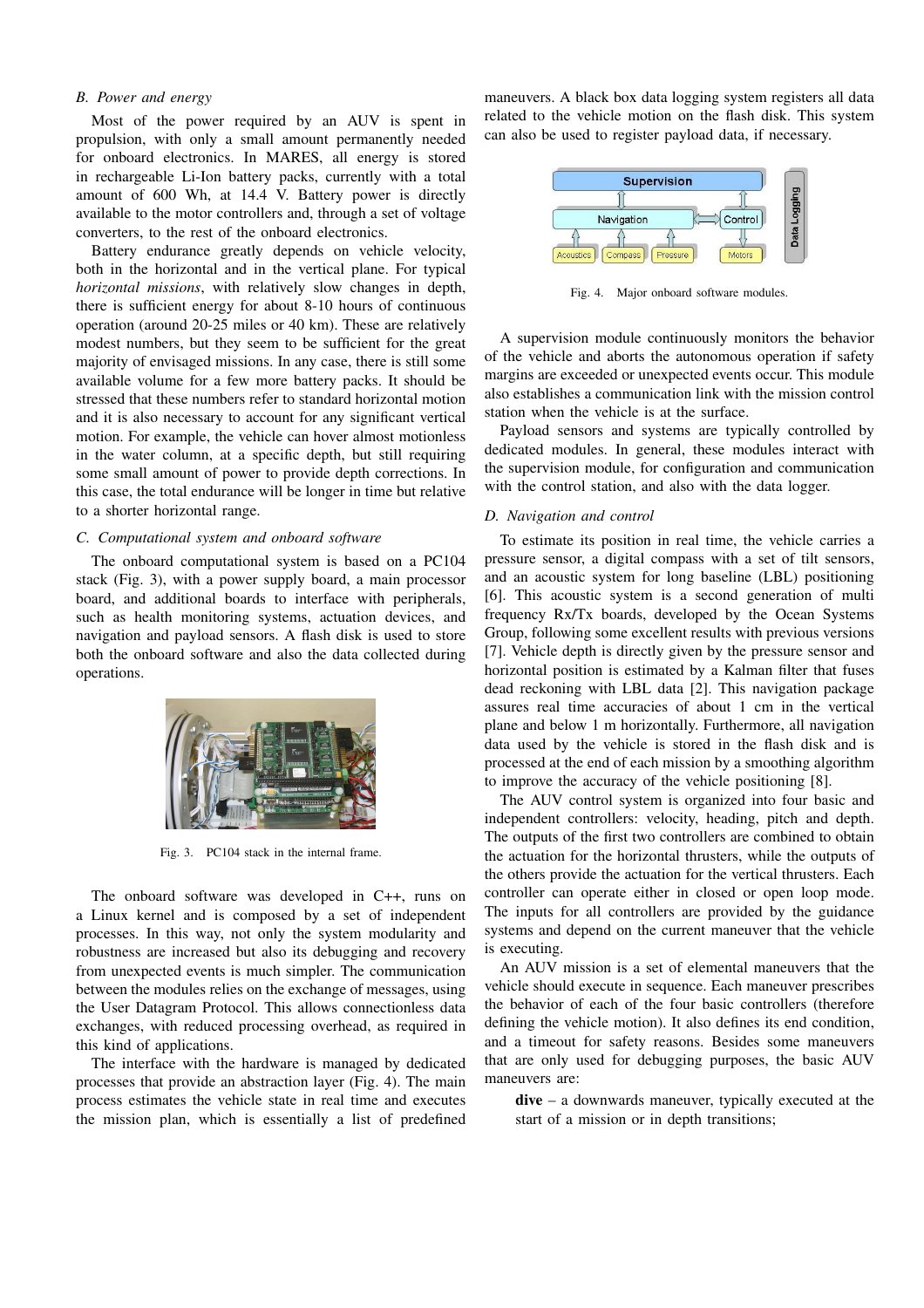**surface** – a upwards maneuver, typically executed at the end of a mission or in depth transitions;

**hovering** – a maneuver that stops the vehicle at the current position;

**gotoxy** – an horizontal plane maneuver that drives the vehicle along a straight line.

The possibility of independently defining each basic controller allows for very different vehicle behaviors, making the operation of MARES very flexible. For example, a pure vertical motion can be easily obtained by a dive maneuver with a closed loop pitch with zero reference and zero surge command; a combined vertical and horizontal motion can be achieved with a dive maneuver with a closed loop pitch with a negative (downward looking) reference and an appropriate surge command.

Furthermore, each basic controller is already prepared to accept inputs defined by external processes. This allows for the implementation of unconventional guidance strategies which can be based on payload data collected in real time.

#### *E. Payload*

The modularity of the vehicle allows for a simple integration of different payload sensors, involving three sub-tasks: mechanical installation, electronics interfacing and software.

Mechanically, a new sensor may be installed in a dedicated section of the hull, if it is relatively small. Alternatively, it can be externally attached to the vehicle body, since there are many fixing points available. In any case, it is important to verify the weight of the sensor (and adapter) in the water, to compensate with extra flotation if necessary. Naturally, the overall vehicle trim has also to be adjusted, particularly in the case of bulky or heavy payloads.

Most of the payload sensors transported by the AUV need energy and a communications link with the onboard computer. MARES has several spare connectors on both end caps of the main electronics compartment, that can be wired to provide power and receive data from these sensors. At the same time, the computational system has spare communication ports, easily configurable according to the payload specs.

As far as software is concerned, the integration of a new payload sensor requires the development of a dedicated software module, known as a *device driver*. Device drivers establish a communication link between the sensor and the onboard software core, allowing for the configuration of the sensor as well as data logging.

Naturally, these tasks are greatly reduced after the first time the sensor is tested. Since then, it becomes very simple to swap payload, just by integrating the proper set: sensor, electronics and software.

## IV. MISSION SUPPORT FOR VEHICLE OPERATION

The operation of MARES involves a minimum set of support equipment that we've also designed and developed: buoys with acoustic navigation beacons and a laptop with a communications hub to provide a radio link with the AUV and the buoys.

# *A. Navigation and Instrumentation Buoys*

Navigation and Instrumentation Buoys (NIBs) are moored floating platforms with onboard electronics and energy management system (Fig. 5). The basic configuration includes rechargeable Lead-acid batteries, a compact GPS receiver and a low-power radio modem. NIBs can carry a great variety of sensors and transmit data in real time using the radio link. During the AUV mission, they can work as portable observatories, getting relevant information about the environment (such as current profiles or reference sensor data, for example), to allow for post-mission data processing and interpretation.



Fig. 5. NIB deployed off the portuguese coast.

NIBs are also used as acoustic navigation beacons for the MARES AUV. They have electronic boards to receive and decode acoustic signals sent by the vehicle and respond by transmitting other coded pings into the water. Since they are deployed in known positions, forming an LBL acoustic network [2], the vehicle can determine its own position by triangulation. During an AUV mission, the buoys also relay navigation information back to the mission control station, allowing for vehicle trajectory tracking, following a passive tracking algorithm described in [7].

The GPS location of the NIBs is also monitored and logged throughout the mission, to allow for post-mission corrections of sensor data location, since there may be significant changes of buoy position due to wind and/or currents. Fig. 6 shows the position variation of one of NIBs during a 3 hr operation at sea, with about 30 meters of offset.



Fig. 6. NIB motion relative to the initial position.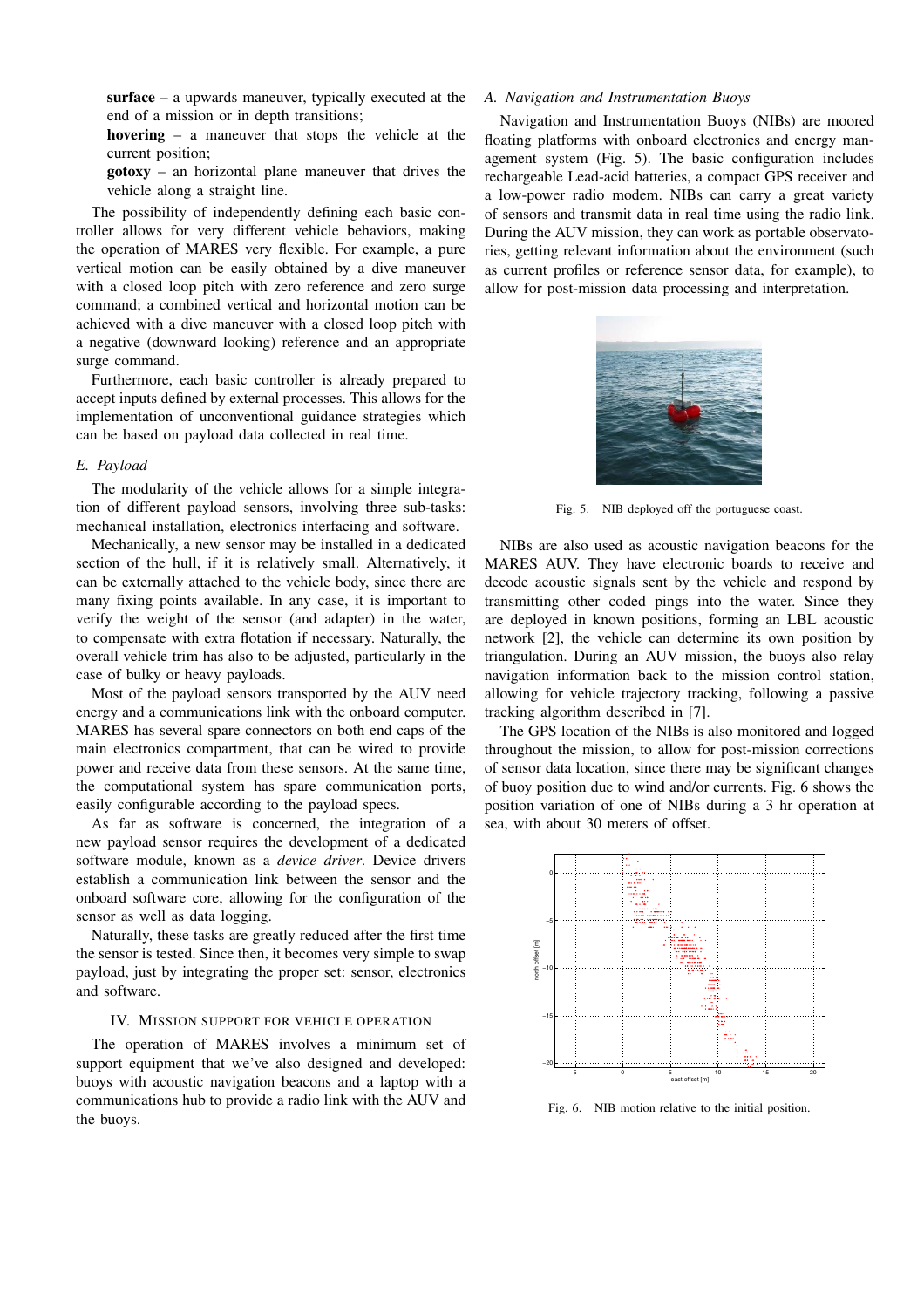### *B. Mission control station*

In an operational scenario, a mission control station, based in a laptop computer, communicates by radio with the navigation and instrumentation buoys, and also with MARES, while it is at the surface.

A graphical interface running on the control station laptop allows for the configuration of the navigation buoys by selecting interrogation-reply pairs, defining detection level thresholds, etc. Prior to the mission start, this interface can be used to assess the proper operation of the different AUV subsystems. It is also used to issue the mission start command.

During the execution of a mission, the control station receives information from the buoys concerning the acoustic signals exchanged between the AUV and the acoustic beacons and displays in real time (Fig. 7) the position of the AUV.



Fig. 7. External tracking of the AUV.

After the completion of the mission, the control station can be used to download the data collected by AUV and to make a preliminary analysis of the mission results. Navigation information from the buoys is fused together with information stored in the onboard logging system to improve the accuracy of the location of the vehicle during the mission. Furthermore, sensor data, collected either by the vehicle or by the navigation buoys, can be reviewed with the help of playback motors to assess vehicle performance and detect undesirable events that might otherwise have been overlooked. This data can also be converted to standard formats for later processing, using Matlab $\mathbb{B}$  or other software tools.

# *C. Typical operation*

MARES is very compact and lightweight (32kg), making it easy to transport, deploy and recover from the water by a single person. Depending on the application scenario, it can be deployed from the shore or a small support vessel. If necessary, a line can easily be attached to the top of the hull for launching and recovering from a larger vessel.

A typical MARES mission requires the deployment of at least two LBL multi-channel acoustic navigation beacons in the operation area (with acoustic ranges in the order of 2-3 km). In our own test missions, we have been mooring NIBs (described above) in up to 40 meters of water. Nonetheless, we have also demonstrated the possibility of using virtual moorings or mobile acoustic networks [9].

After waiting some time for the anchor line to settle, the final GPS coordinates of the acoustic beacons are transmitted to the vehicle, together with the rest of the mission script. All this is supported by the mission control station, which is also used to issue the starting signal for the AUV mission.

During the execution of the mission, the control station continuously receives radio data from the navigation beacons, relative to the acoustic signals being exchanged with the AUV. This data is a good indication that the vehicle is navigating as planned and is used to track the vehicle position in real time. To increase operation safety, the laptop interface can also transmit simple special *commands* to the AUV (such as "Abort", for example) that are sent using the acoustic channel. All this data is stored in the laptop for post-processing, which is particularly relevant in the case of *long* missions, where the beacons position can have significative changes due to currents and/or winds.

At the end of the mission, the vehicle returns to the surface and starts transmitting its own position estimate by radio. This position is obtained by the onboard acoustic navigation system and also from a small GPS receiver located on the hull. All this information is redundant, since it usually confirms the estimate provided by the real time tracking mechanism, but it is important to ensure that MARES (and all data!) is safely recovered by the support vessel.

#### V. VEHICLE DEMONSTRATION

The first water tests with the vehicle started with a simple hull, as soon as we had enough machined parts to build the main watertight cylinder and install the basic electronics and thrusters. These tests were conducted in a local pool and were useful to validate the integrity of the system, adjust buoyancy and trim, and test simple maneuvers. When we approached the functional version, we moved the test scenario to a reservoir in the Douro river, with a maximum depth of 20 meters, about 30 minutes drive from our lab. We could then proceed with the validation of the remaining subsystems, such as acoustic navigation, until we had a fully functional AUV in the summer of 2007.

MARES was first demonstrated at sea in November of 2007. This demonstration mission took place in the neighborhood of a sewage outfall located 2 km off the Portuguese coast at Foz do Arelho (Fig. 8). MARES was equipped with a Seabird Fastcat 49 CTD and collected 16 samples/second of CTD data for about one hour. Navigation was based on a LBL acoustic network, with two NIBs being deployed about 600 meters apart. During the mission, the buoys transmitted vehicle location data to a small support vessel, so that the AUV trajectory could be followed in real time. At the end, the vehicle surfaced at the pre-programmed location and immediately started transmitting its own position by radio.

Upon vehicle recovery, CTD data was analyzed to infer the location of the sewage plume in the vicinity of the diffuser.